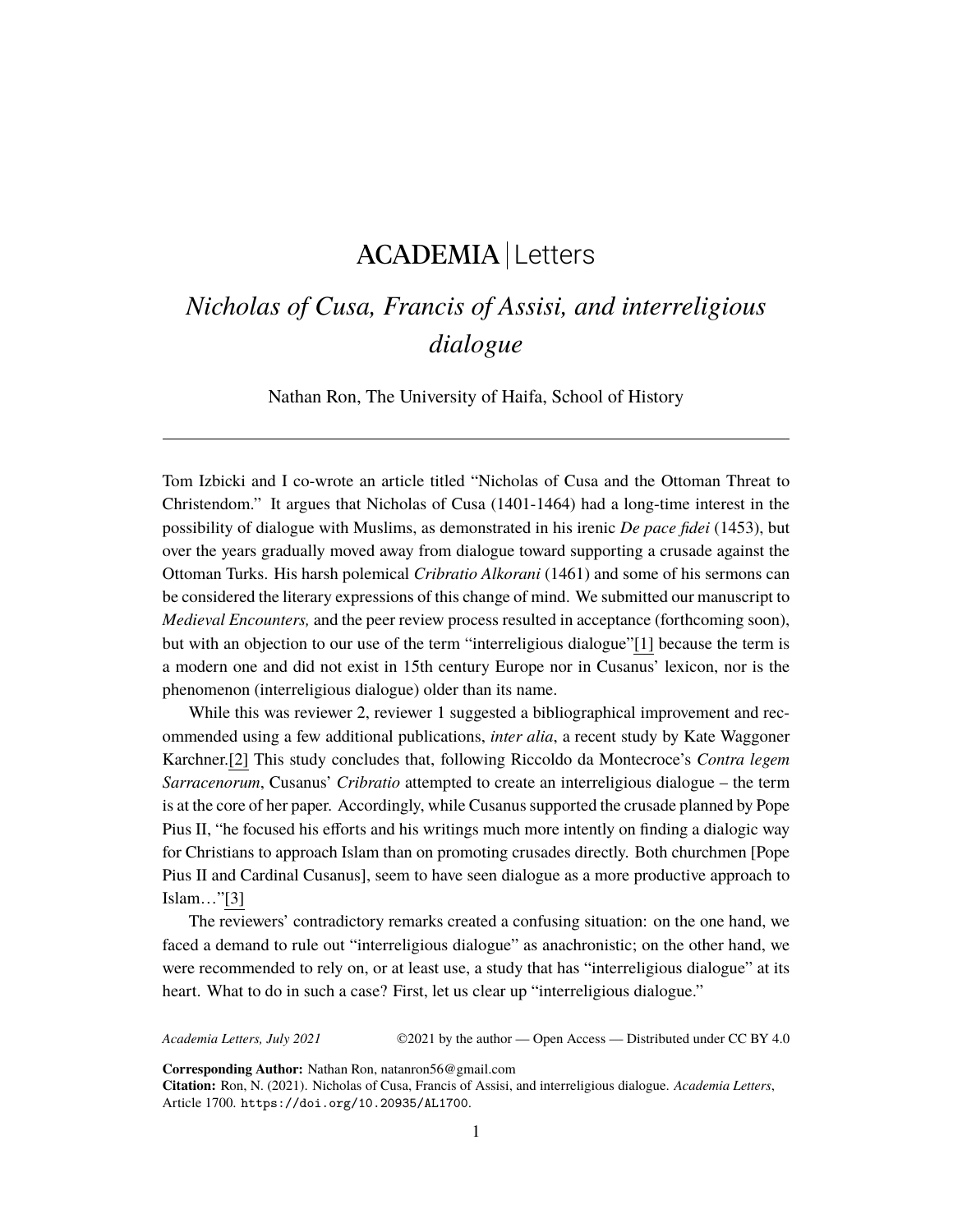In 1964, in formulating the famous *Nostra Aetate*, Pope Paul VI instituted a department of the Roman Curia in charge of relations with other religions. This department has later become the *Pontifical Council for Interreligious Dialogue (PCID)***.** Its responsibilities were set "to promote mutual understanding, respect and collaboration between Catholics and the followers of others religious traditions; to encourage the study of religions; to promote the formation of persons dedicated to dialogue." Most significantly, the council stipulated that "Dialogue is a two-way communication. It implies speaking and listening, giving and receiving, for mutual growth and enrichment."[4] I kindly request my readers to think of Cusanus' *Cribratio Alkorani*, or even *De pace fidei*, and ponder whether they fit in.

Similarly, in the research literature, we find definitions explicitly emphasizing the need "to listen, to hear the words of the other. Here dialogue points in a direction very different from that of the dominant approach to interreligious relations in the past, which was the will to have the other hear oneself."[5]. The goals of interreligious dialogues may differ, "from peaceful coexistence to social change, and from mutual understanding to actual religious growth. But the common denominator in all these forms of inter-religious engagement is mutual respect and openness to the possibility of learning from the other."[6]

However, as the Vatican clarified, interreligious dialogue is not a new conversion method to Christianity**.[7]**Attempts to make anyone abandon his religion and convert to another religion cannot be considered part of a dialogue; preaching to convince non-Christians to convert to Christianity – no matter how peacefully conducted – cannot be considered interreligious dialogue. Missionary activities are out of scope: "It is forbidden to enter dialogue with the intention or desire of converting one's partner. People participating in dialogue don't want to be converted… dialogue is fundamentally incompatible with mission."[8]

The editors of *Nicholas of Cusa and Islam* (2014) were sincere enough to admit that enlightened as Cusanus' and John of Segovia's initiatives concerning Islam were, "they look conflicted, since conversion to Christianity remained a key aim for the proposed conference and translation. Nicholas himself died while traveling to join Pope Pius II's launch of another crusade."[9] Religious reciprocity, and certainly not equality, do not exist even in Cusanus' moderate and irenic work, *De pace fidei*. This is true even when Christian superiority is phrased by Cusanus' impressive slogan, "One religion in a variety of rituals."[10] It is not "One God in a variety of religions," it is about Christianity as the one religion, albeit "a toned-down Christianity," as Tom Izbicki puts it. Consequently, using the term "interreligious dialogue" not just about Cusanus' polemical *Cribratio* but also for his irenic *De pace fidei* is out of place and should be avoided.

In the history of Medieval Christian-Muslim relations, the closest thing to what we call today "interreligious dialogue" was probably Francis of Assisi's encounter with Sultan of

*Academia Letters, July 2021* ©2021 by the author — Open Access — Distributed under CC BY 4.0

**Corresponding Author:** Nathan Ron, natanron56@gmail.com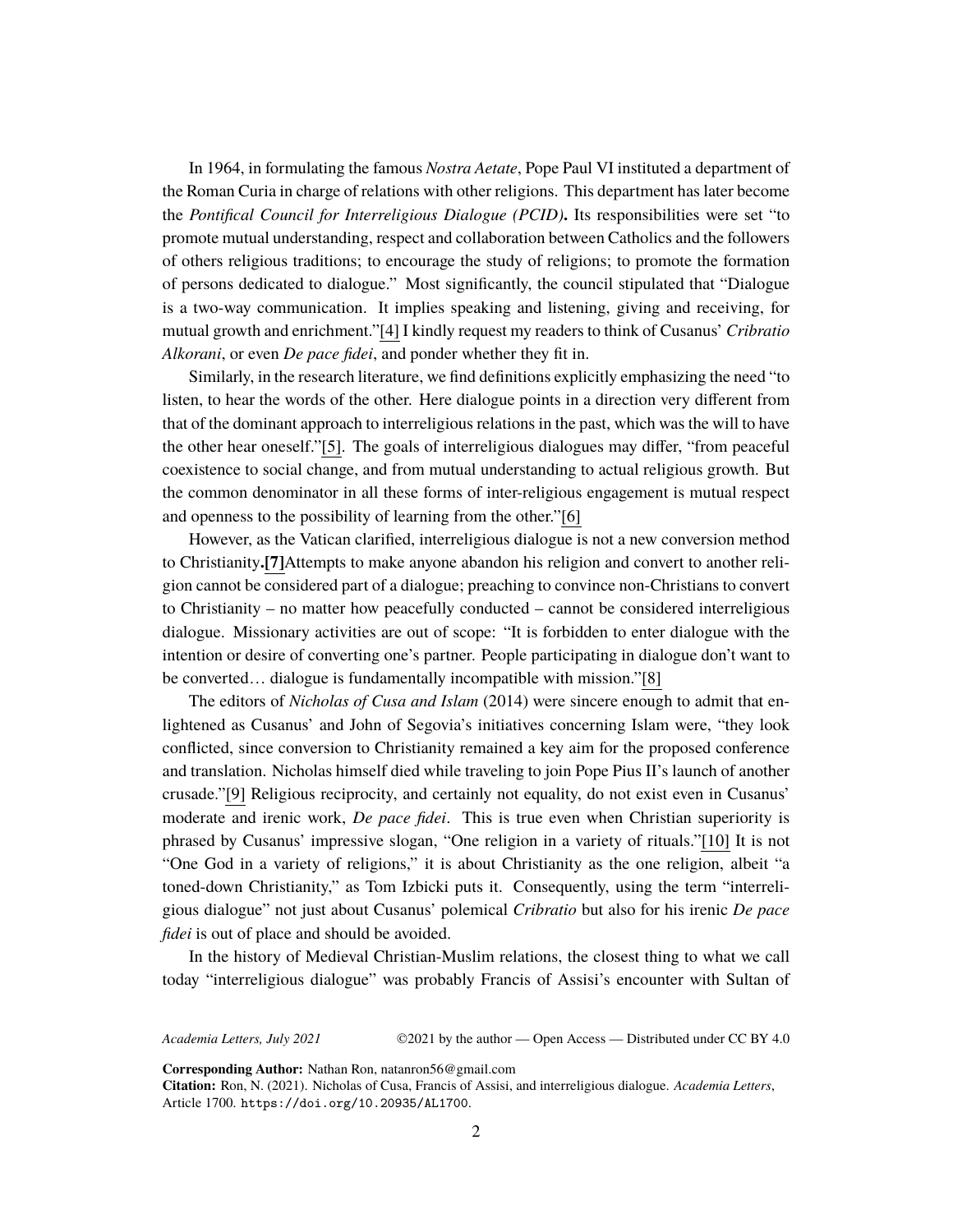Egypt Al-Malik Al Kamil. In September 1219, during the Fifth Crusade, friar Francis met with the Egyptian Sultan in northern Egypt in a tent near the town of Damietta on the Nile delta. According to some, the accounts of contemporaneous sources relating to this meeting are incomplete and partisan; according to some, the monk wished to instruct the Sultan in the right way and convert him to Christianity. Francis also prepared himself for the possibility of dying as a martyr.[11]

Reportedly, Francis did not suffer any harm. On the contrary, the Sultan received him with respect, and when the meeting ended, he respectfully sent him away. The encounter between the two is often considered, by sources and modern writers, as an interfaith encounter conducted in a spirit of tolerance and mutual respect. The Sultan rejected his interlocutor's attempts to persuade him to convert to Christianity. The special figure of Francis, peaceloving and faithfully representing evangelical Christianity, stands out in this encounter. As a rule, the image of the Sultan conveys sincerity and respect to his interlocutor, his sermons, and the principles of the Christian-evangelical morality that he allegedly expressed.

However, this engagement, whatever its true content was, should not be defined as interreligious dialogue. The contemporary concept of interreligious dialogue did not exist at the time: "In the Middle Ages, true dialogues between Islam and Christianity were extremely rare, and, if we mean by that such dialogues as we think desirable, simply nonexistent."[12] Appeasing and tolerant as this encounter allegedly was, it assumedly purposed to instruct the Muslim in the Christian way and to make him convert to Christianity. Thus, there was no religious reciprocity or pluralism, certainly no equality, in this engagement. Essentially, the initiator of this meeting acted as a missionary trying to convince his interlocutor to give up his religion, Islam, and adopt the true one, Christianity. Therefore, titles such as "Francis of Assisi Forerunner of Interreligious Dialogue" [13] should not be taken at face value.

Indeed, Francis's irenic peace-pursuing sermon to the Crusaders - again, much depends on biased sources - and his engagement with the Sultan may well demonstrate a change in Christian outlook. Also, Francis's call to Christians and Muslims for a peaceful reconciliation should be much appreciated.[14] However, since this peace was to be achieved only if the Muslims were to abandon their faith and convert to Christianity, Francis's engagement with the Sultan should not be considered interreligious dialogue.

Victor Tolan reviewed and analyzed the various representations, literary and artistic, of this encounter over the generations, from the 13th century to the 20th century. Not for nothing has Tolan avoided using "interreligious dialogue" or "interfaith dialogue" in his comprehensive study.[15] However, be the exact contents of this encounter as it may, it was certainly a non-polemical one, which cannot be said about Cusanus' *Cribratio Alkorani*. Furthermore, while in Francis' writings there is no trace of a call for crusade, [16] Cusanus' involvement,

*Academia Letters, July 2021* ©2021 by the author — Open Access — Distributed under CC BY 4.0

**Corresponding Author:** Nathan Ron, natanron56@gmail.com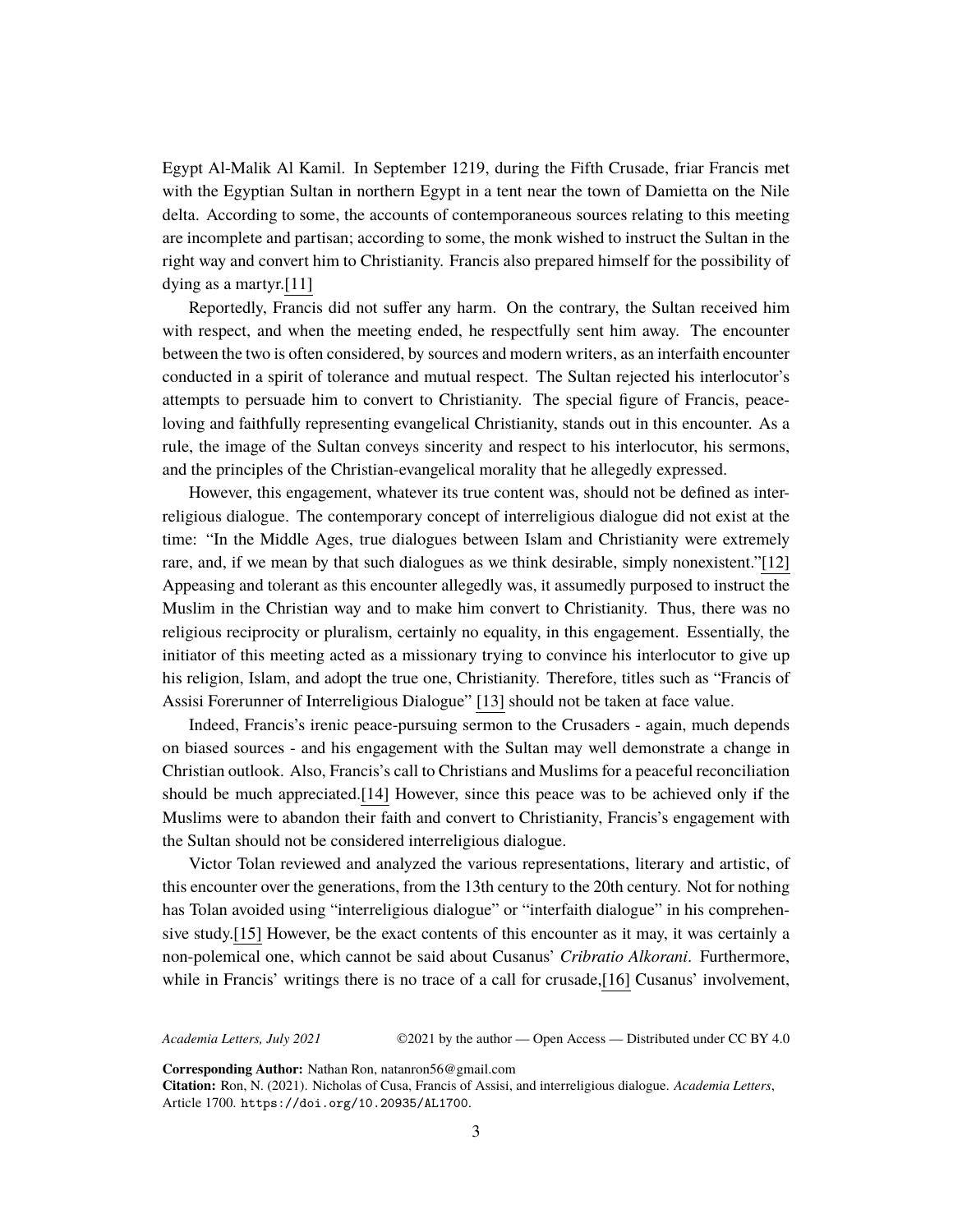on Pope Pius II' side, to set a crusade against the Turks in motion stands out in contrast to Francis's pursuit of peace.[17]

## **References**

- [1] The term "interreligious dialogue" is used throughout this paper rather than "interfaith dialogue." However, these terms are identical and interchangeable, and both are at stake here.
- [2] Kate Waggoner Karchner, "Deciphering the Qur'an in late medieval Europe: Riccoldo da Montecroce, Nicholas of Cusa and the text-centered development of interreligious dialogue," *Journal of Medieval History* 46 (2020), 156-178. Some more researchers link Cusanus to "interreligious dialogue." Maarten Halff, "Did Nicholas of Cusa Talk With Muslims? Revisiting Cusanus' Sources For The Cribratio Alkorani and Interfaith Dialogue," *Revista Española de Filosofía Medieval*, 26 (2019): 29-58, referring to Cusanus' visit in Constantinopole in 1437, axiomatically assumes that the *Cribratio* is an attempt at interreligious dialogue. He argues that Cusanus relied on a merchant of Venice who allegedly served as an inspiration for Cusanus' idea that laypeople could play a critical role in interreligious dialogue. Marica Costigliolo, "The interreligious dialogue in *de docta ignorantia* of Nicholas of Cusa," *Medieval Encounters* 20 (2014), 217-237, shows how *De pace fidei* is methodically and philosophically linked to Cusanus' *De docta ignorantia* using the so-called coincidence of opposites. But Costigliolo does not refer to the different nature of the *Cribratio*, nor did she draw attention to the military-historical circumstances that affected Cusanus and stimulated his anti-Ottoman crusading spirit. Vim Valkenberg, "Una Religio in Rituum Varietate: Religious Pluralism, the Qur<sup>3</sup>an, and Nicholas of Cusa," in I. Ch. Levy, R. George-Tvrtković and D. Duclow (eds.) *Nicholas of Cusa and Islam: Polemic and Dialogue in the Late Middle Age* (Leiden: Brill, 2014), 35: "we meet here an eschatological vision of interreligious harmony"; Erich Meuthen, *Nicholas of Cusa*: *A Sketch for a Biography*, trans. Crowner, D. and Christianson G. (Washington, DC, The Catholic University of America Press, 2010),130: "Sifting the Qur'an (*Cribratio Alkorani*) presents similar thoughts [to *De pace fidei*]." John V. Tolan, *Faces of Muhammad: Western Perceptions of the Prophet of Islam from the Middle Ages to Today* (Princeton: Princeton University Press, 2019), 90, attributes Cusanus an essentially positive approach toward Islam.

[3] Waggoner Karchner, "Deciphering the Qur'an in late medieval Europe," 177.

*Academia Letters, July 2021* ©2021 by the author — Open Access — Distributed under CC BY 4.0

**Corresponding Author:** Nathan Ron, natanron56@gmail.com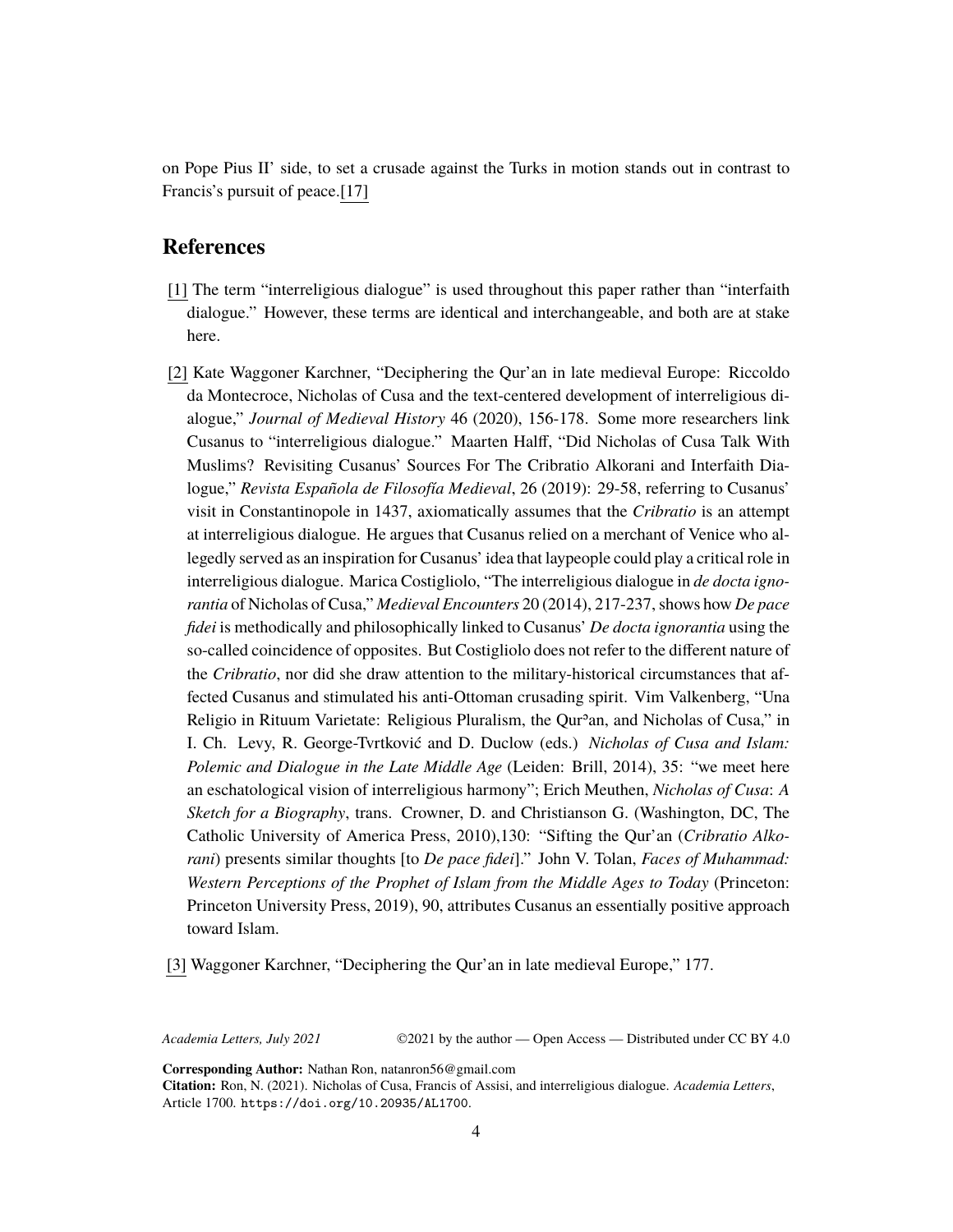- [4] The citations are taken from the Vatican official website: [https://www.vatican.va/roman\\_curia/](https://www.vatican.va/roman_curia/pontifical_councils/interelg/documents/rc_pc_interelg_pro_20051996_en.html) [pontifical\\_councils/interelg/documents/rc\\_pc\\_interelg\\_pro\\_20051996\\_en.html](https://www.vatican.va/roman_curia/pontifical_councils/interelg/documents/rc_pc_interelg_pro_20051996_en.html) (under the subtitle *A. Nature and Goals of PCID*). The PCID does not deal with Christian-Jewish relations. Another pontifical body deals with these.
- [5] S. B. King, "Interreligious Dialogue," in Chad Meister (ed), *The Oxford Handbook of Religious Diversity* (Oxford: Oxford University Press, 2011), 106.
- [6] Catherine Cornille, "introduction," in Catherine Cornille (ed.), *The Wiley-Blackwell Companion to Inter-Religious dialogue* (Chichester, West Sussex, UK Wiley-Blackwell, 2013).
- [7] (under the subtitle *B. [Methodology](https://www.vatican.va/roman_curia/pontifical_councils/interelg/documents/rc_pc_interelg_pro_20051996_en.html) of PCID*).
- [8] King, "Interreligious Dialogue," 106.
- [9] Ian Christopher Levy, Rita George-Tvrtković, Donald F. Duclow (eds.) *Nicholas of Cusa and Islam: Polemic and Dialogue in the Late Middle Ages* ( Leiden: Brill, 2014), 2.
- [10] Hopkins, 635; *De pace fidei*, I, 7, 10-15: "… et cognoscent omnes quomodo non est nisi religio una in rituum varietate."
- [11] John V. Tolan, *Saint Francis and the Sultan*: *The Curious History of a Christian-Muslim Encounter* (Oxford: Oxford University Press, 2009). See also Gerard Pieter Freeman, "Francis of Assisi and the Sultan: Deviance and Normalization," *Religion & Theology* 23 (2016) 57–75; Kathleen Warren**,** *Daring to Cross the Threshold: Francis of Assisi Encounters Sultan Malek al-Kamil* (St Bonaventure, New York: Franciscan Institute, 2003); Jan Hoeberichts, *Francis and Islam* (Quincy, Illinois: Franciscan Press, 1997).
- [12] Paul Moses, *The Saint and the Sultan: The Crusades, Islam, and Francis of Assisi's Mission of Peace* (New York: Doubleday, 2009), 141; Rémi Brague, *The Legend of the Middle Ages*, trans. L. G. Cochrane (Chicago: University of Chicago Press, 2009), 202.
- [13] Laurent Gallant, "Francis of Assisi Forerunner of Interreligious Dialogue," *Franciscan Studies* 64 (2006), 53-82.
- [14] Poul Rout, *St Francis of Assisi and Islam: A Theological Perspective on a Christian-Muslim Encounter*," Al-Masāq. Journal of the Medieval Mediterranean 23 (2011), 205- 215 (p. 215).
- [15] The term "ecumenical dialogue" appears sporadically in Tolan's book, but always to

*Academia Letters, July 2021* ©2021 by the author — Open Access — Distributed under CC BY 4.0

**Corresponding Author:** Nathan Ron, natanron56@gmail.com